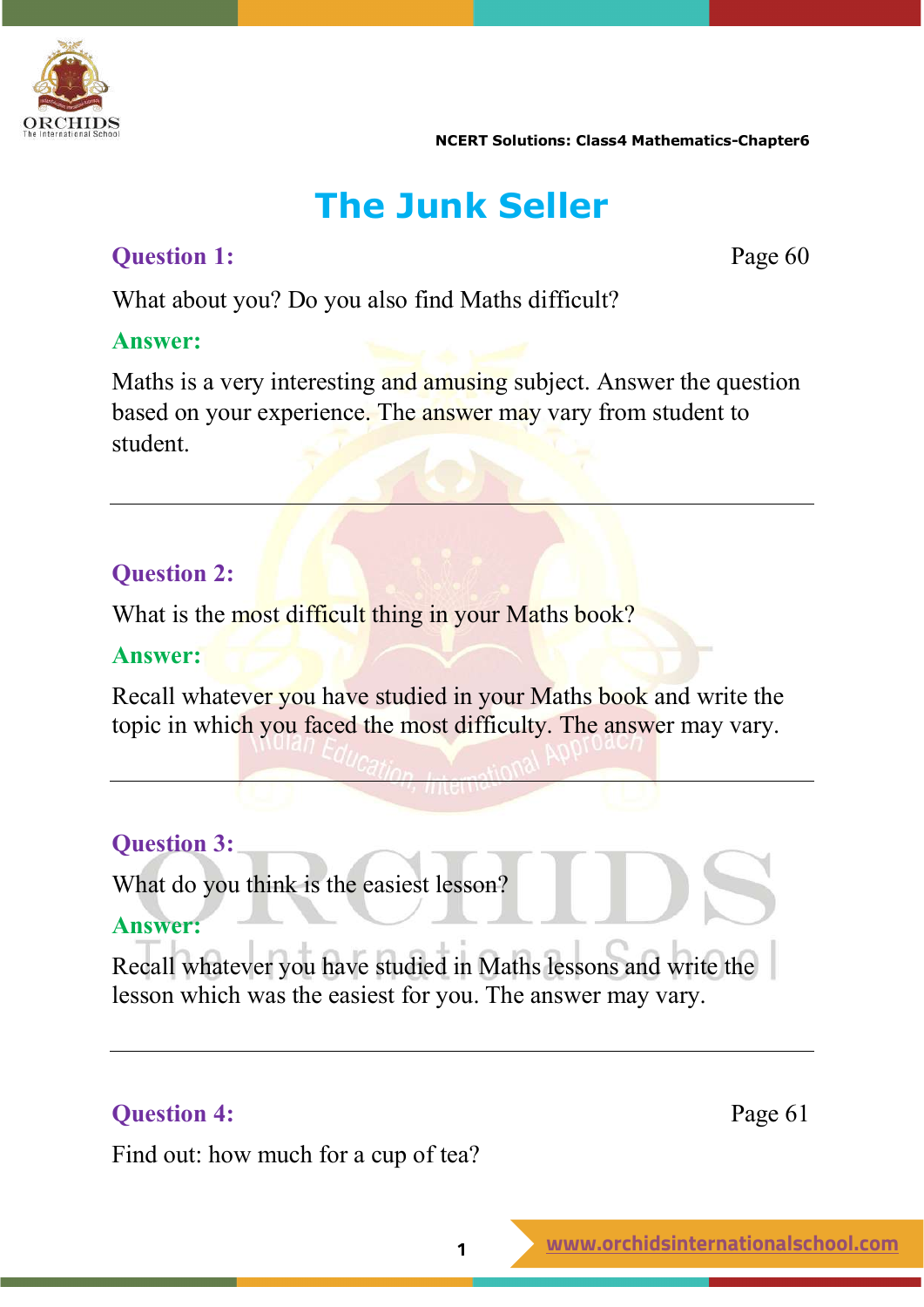

 **NCERT Solutions: Class4 Mathematics-Chapter6** Ask people and find out the cost of a cup of tea

At a tea stall

At a hotel \_\_\_\_\_\_\_\_

### **Answer**

Do it by yourself. Answers may vary. The cost of a cup of tea is different at different places. In general, the cost of a cup of tea at a tea stall is Rs 10 and at a hotel is Rs 25.

### **Question 5:**

If a person who runs a tea stall earns Rs 30 in a day, how much will he earn in  $10 \text{ days?}$ 

### **Answer:**

The amount he earns in a day is Rs 30.

Multiply 30 by 10 to get the amount he will earn in 10 days.

```
30 \times 10 = 300 For
```
Therefore, he will earn Rs 300 in 10 days.

### **Question 6:**

And in a month?  $ternational School$ **Answer:**

Amount he earns in one day is Rs 30.

Number of days in a month is 30.

Multiply 30 by 30 to get the amount he will earn in a month.

 $30 \times 30 = 900$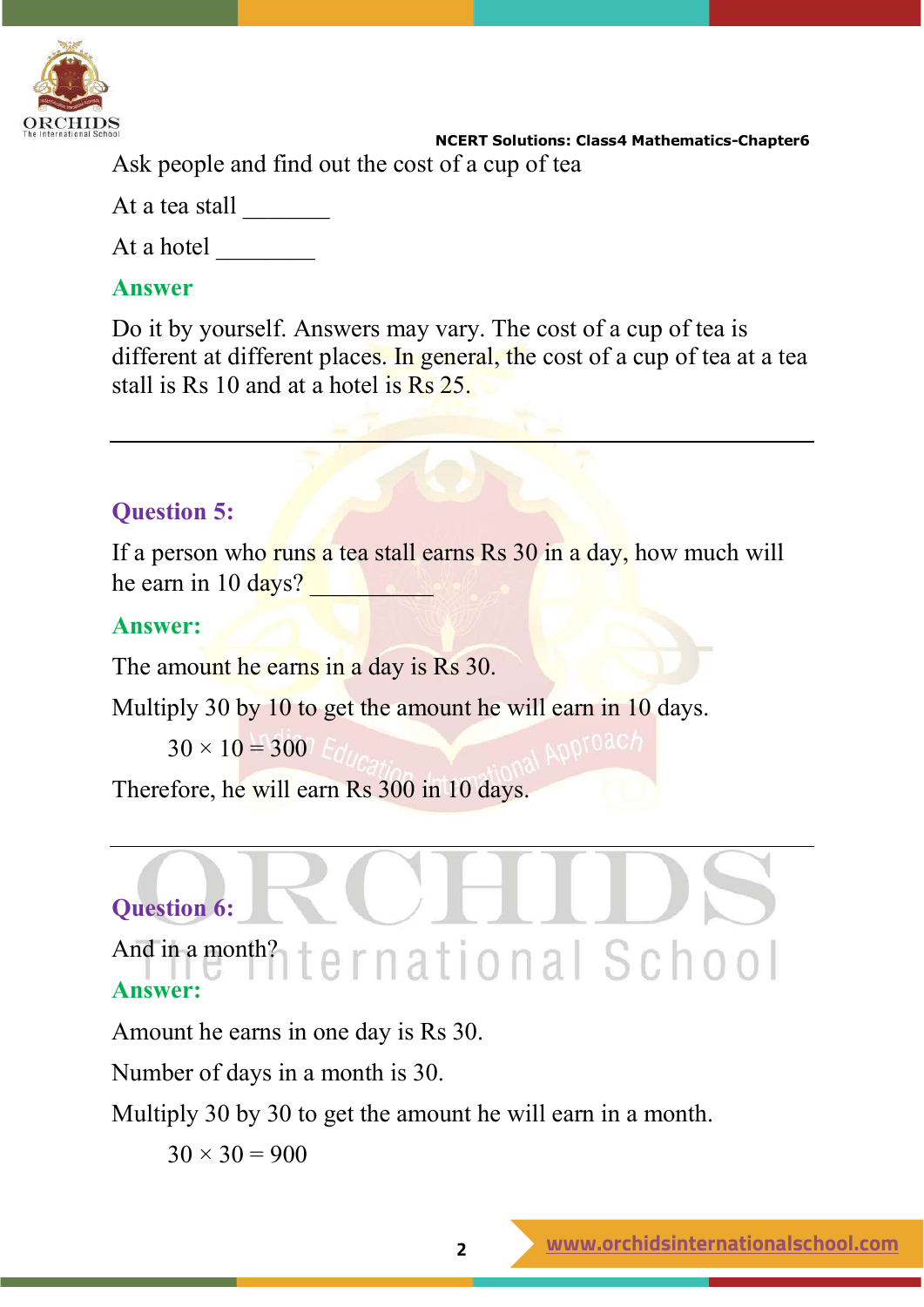

 **NCERT Solutions: Class4 Mathematics-Chapter6** Therefore, he will earn Rs 900 in a month.

### **Question 7:**

How did you get the answer? Discuss.

### **Answer:**

When 30 is multiplied by 3 the answer is 90. Therefore, when 30 is multiplied by 30 the answer will be 900.

### **Question 8:**

Find out: what is a loan? Have you ever heard of someone taking a loan? For what? How much loan was taken? How much money was paid back?

### **Answer:**

A loan is the money borrowed from someone or the bank. The money taken will have to be returned after a certain period of time with some addition amount called interest.

Try to think if you have ever heard about the term loan and if yes, then answer the given questions.

## The International School

### **Question 9:**

Hariya and Babu want to buy a handcart for Rs 300. Hariya has taken a loan of Rs 300 from a bank for six months. He will pay Rs 51 every month to the bank. But Babu has taken a loan of Rs 300 from Chunnilal. After six months, he will pay back Rs 360.

Who has to pay back more- Hariya or Babu?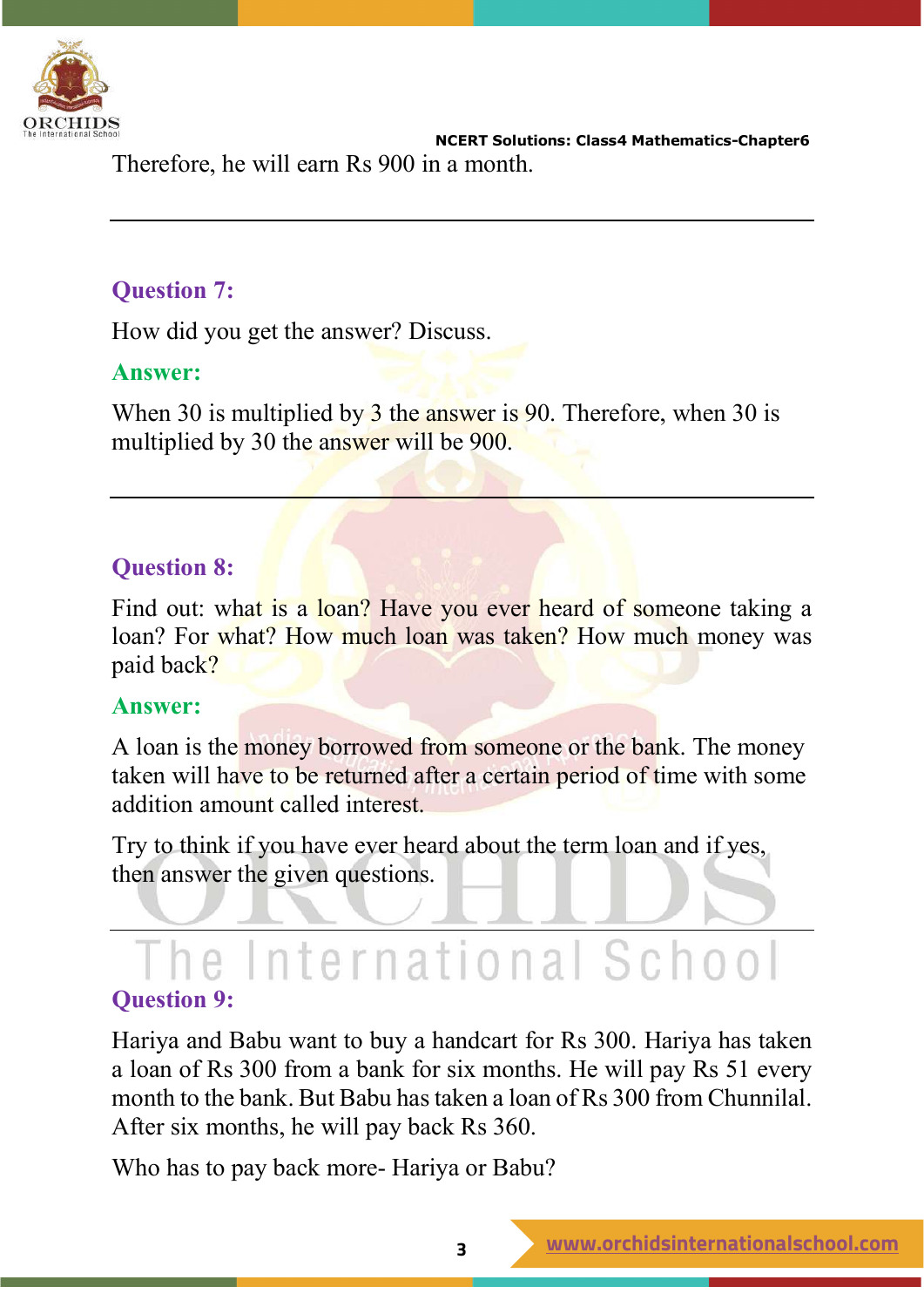

### **Answer:**

Hariya pay Rs 51 every month for 6 months. Multiply 51 by 6 to get the total amount he will pay pack.

 $51 \times 6 = 306$ 

Therefore, Hariya will pay Rs 306 but Babu will pay Rs 360 which is more than 306.

Thus, Babu has to pay back more.

### **Question 10:**

I have 9 rickshaws of my own. I give the rickshaws on rent, each for Rs 20 a day. On Sundays, I do not take any money for them.

How much does Kiran earn from 9 rickshaws in a Day?

### **Answer:**

For 1 rickshaw she gets Rs 20 per day.

**Step 1:** Multiply 20 by 10 to get the amount she gets for 10 rickshaws.

 $20 \times 10 = 200$ 

**Step 2:** Subtract 20 from 200 to get the amount she will get for 9 rickshaws.

 $200 - 20 = 180$ 

Therefore, she will get Rs 180 from 9 rickshaws in a day.

### **Question 11:** Page 63

In a week how much does Kiran earn from one rickshaw?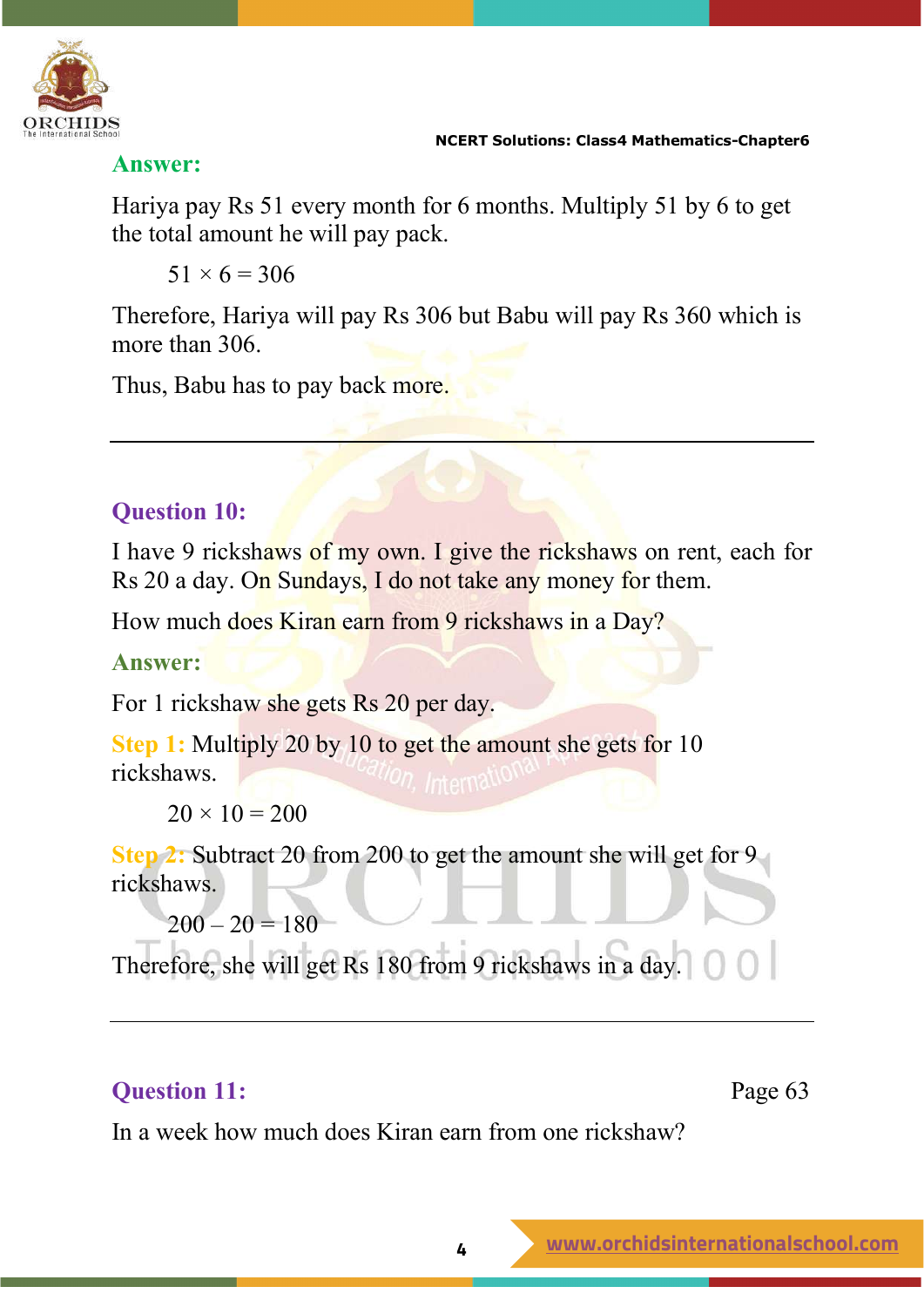

**Answer:**

**Step 1:** There are 7 days in a week. Multiply 20 by 7 to get the amount she will earn in 7 days.

 $20 \times 7 = 140$ 

**Step 2:** She does not take money on Sunday. Subtract 20 from 140 to get the amount she will get in a week from 1 rickshaw.

 $140 - 20 = 120$ 

Therefore, she will earn Rs 120.

### **Question 12:**

Do it mentally and write the answers.



- $2 \times 6 = 12$
- $20 \times 6 = 120$
- $2 \times 60 = 120$
- $3 \times 42 = 126$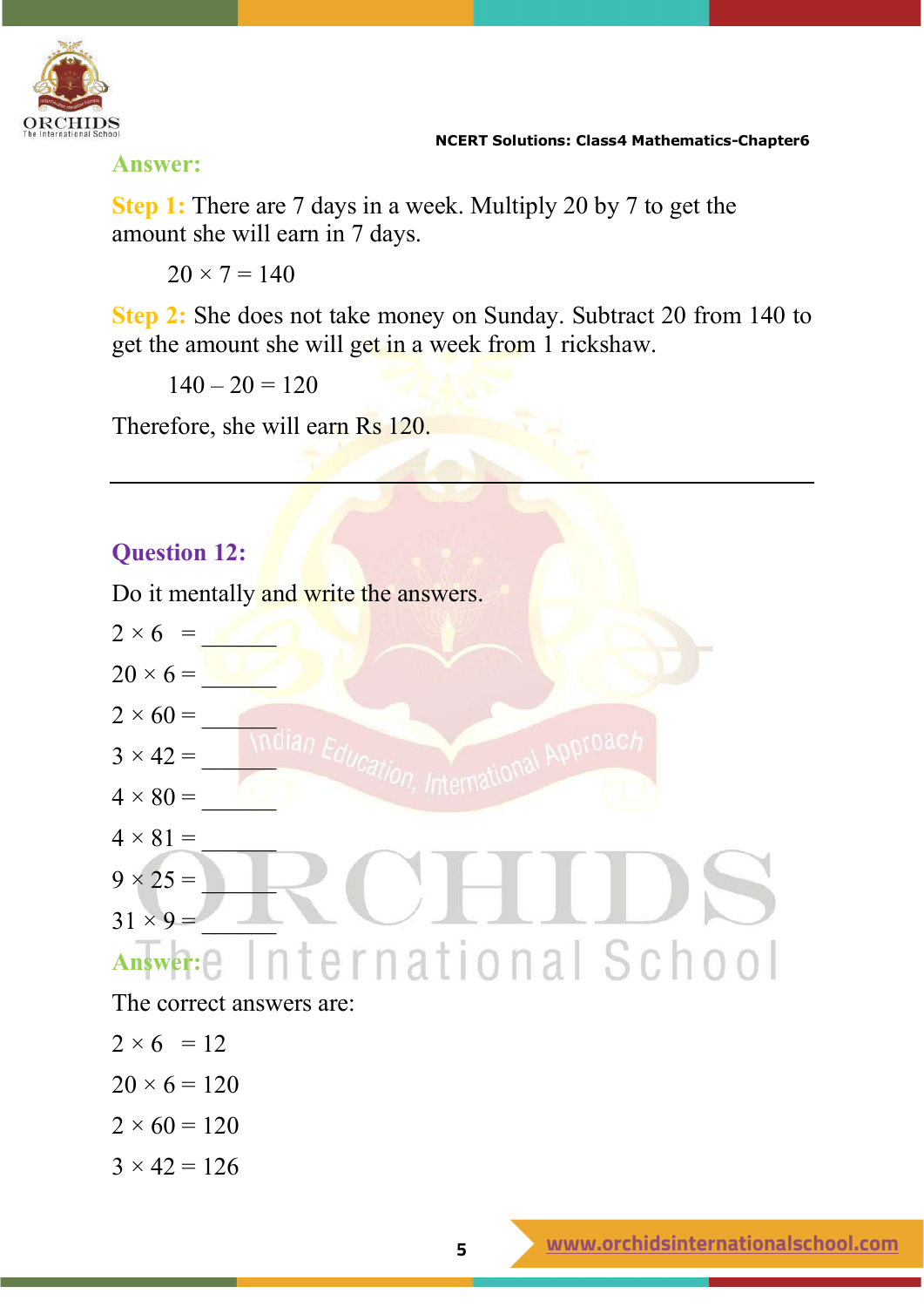

 $4 \times 80 = 320$  $4 \times 81 = 324$  $9 \times 25 = 225$  $31 \times 9 = 279$ 

### **Question 13:** Page 62-63

Kiran has bought some junk from junk collectors. Look up the rate list to see today's rates. Help Kiran to find out the cost of the junk.

|        | <u>Rate-List</u>                      |  |
|--------|---------------------------------------|--|
|        | Price of 1 Kg<br>Kind of Junk         |  |
|        | ***********<br>1. Waste Paper  Rs 4/- |  |
|        | 2. Newspaper  Rs 5/-                  |  |
|        | 3. Iron  Rs 12/-                      |  |
| Indian | 4. Brass  Rs 170/-                    |  |
|        | 5. Plastic  Rs 10/-                   |  |

How much will Kiran pay for 31 kg newspaper?

### **Answer:**

**Step 1:** The cost of 1 kg newspaper is Rs 5.

Multiply 30 by 5 to get the cost of 30 kg newspaper. C 100

 $30 \times 5 = 150$ 

**Step 2:** Add 150 and 5 to get the cost of 31 kg newspaper.

 $150 + 5 = 155$ 

Therefore, the cost of 31 kg newspaper is Rs 155.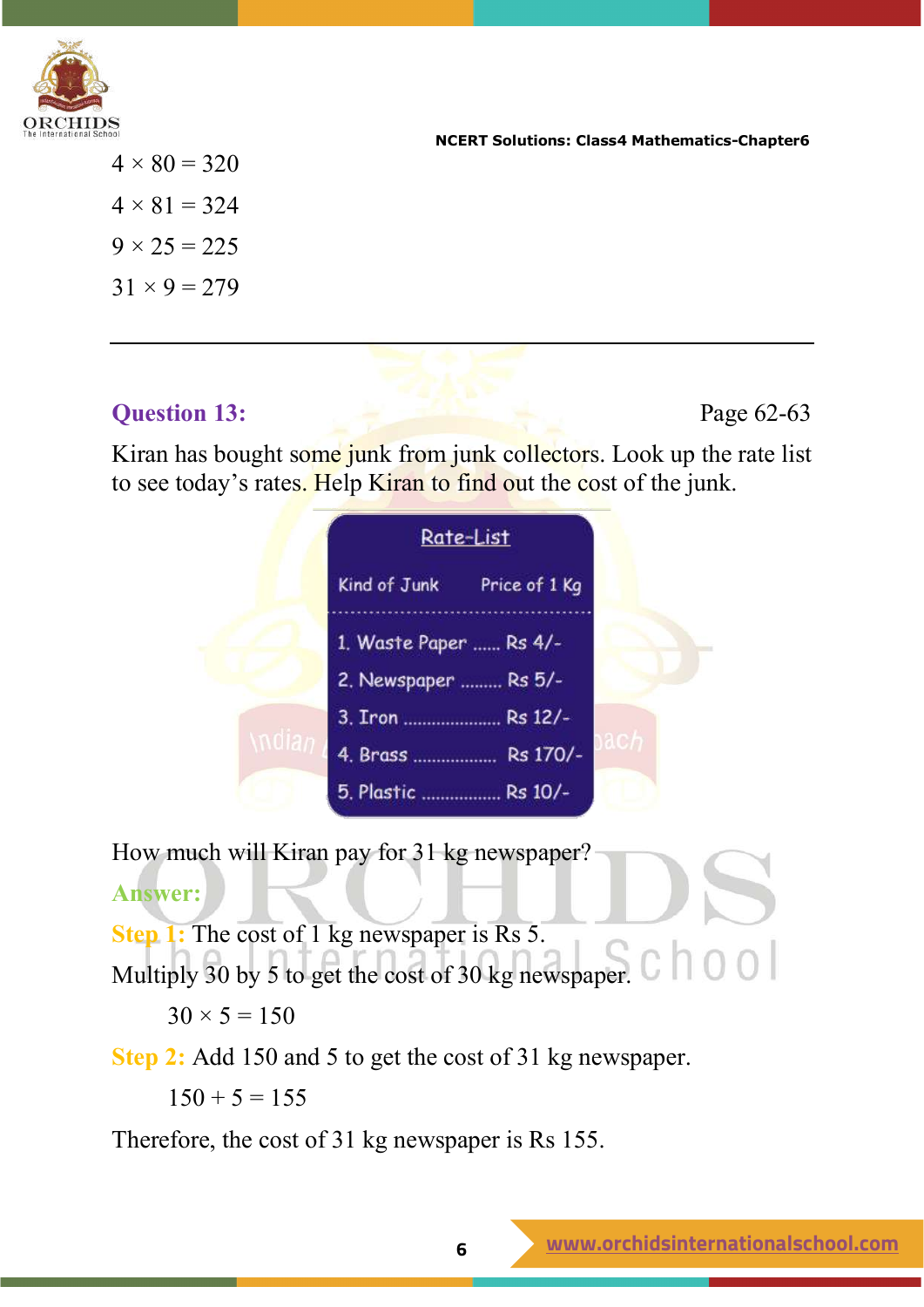

### **Question 14:** Page 5 How much will Kiran pay for 42 kg newspaper? **Answer: Step 1:** The cost of 1 kg newspaper is Rs 5. Multiply 40 by 5 to get the cost of 40 kg newspaper.  $40 \times 5 = 200$ **Step 2:** Multiply 2 by 5 to get the cost of 2 kg newspaper.  $2 \times 5 = 10$ **Step 3:** Add 200 and 10 to get the cost of 42 kg newspaper.  $200 + 10 = 210$ Therefore, the cost of 42 kg newspaper is Rs 210.

### **Question 15:**

Also find the cost of:

a) 22 kg of plastic

ternational Approac

### **Answer:**

**Step 1:** The cost of 1 kg plastic is Rs 10.

Multiply 10 by 20 to get the cost of 20 kg plastic.

 $20 \times 10 = 200$ **Step 2:** Multiply 2 by 10 to get the cost of 2 kg plastic.

 $2 \times 10 = 20$ 

**Step 3:** Add 200 and 20 to get the cost of 22 kg plastic.

 $200 + 20 = 220$ 

Therefore, the cost of 22 kg plastic is Rs 220.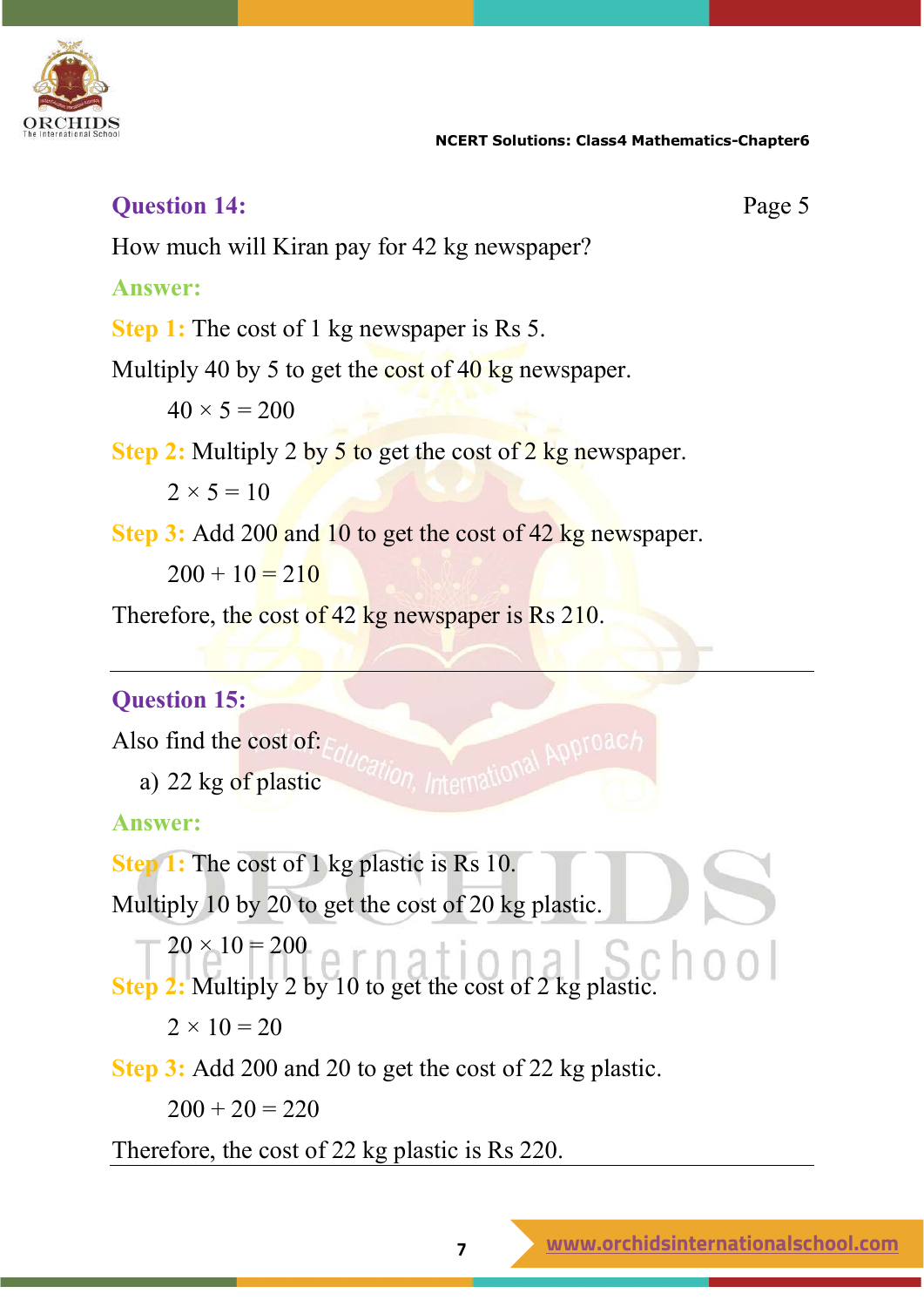

### **Question 16:**

Also find the cost of:

b) 23 kg of waste paper

### **Answer:**

**Step 1:** The cost of 1 kg waste paper is Rs 4.

Multiply 4 by 20 to get the cost of 20 kg waste paper.

 $20 \times 4 = 80$ 

**Step 2:** Multiply 3 by 4 to get the cost of 3 kg waste paper.

 $3 \times 4 = 12$ 

**Step 3:** Add 80 and 12 to get the cost of 23 kg waste paper.

 $80 + 12 = 92$ 

Therefore, the cost of 23 kg waste paper is Rs 220.

### **Question 17:**

c) 12 kg of iron

**Step 1:** The cost of 1 kg iron is Rs 12.

Multiply 10 by 12 to get the cost of 10 kg iron. School  $10 \times 12 = 120$ 

**Step 2:** Multiply 2 by 12 to get the cost of 2 kg iron.

 $2 \times 12 = 24$ 

**Step 3:** Add 120 and 24 to get the cost of 12 kg iron.

 $120 + 24 = 144$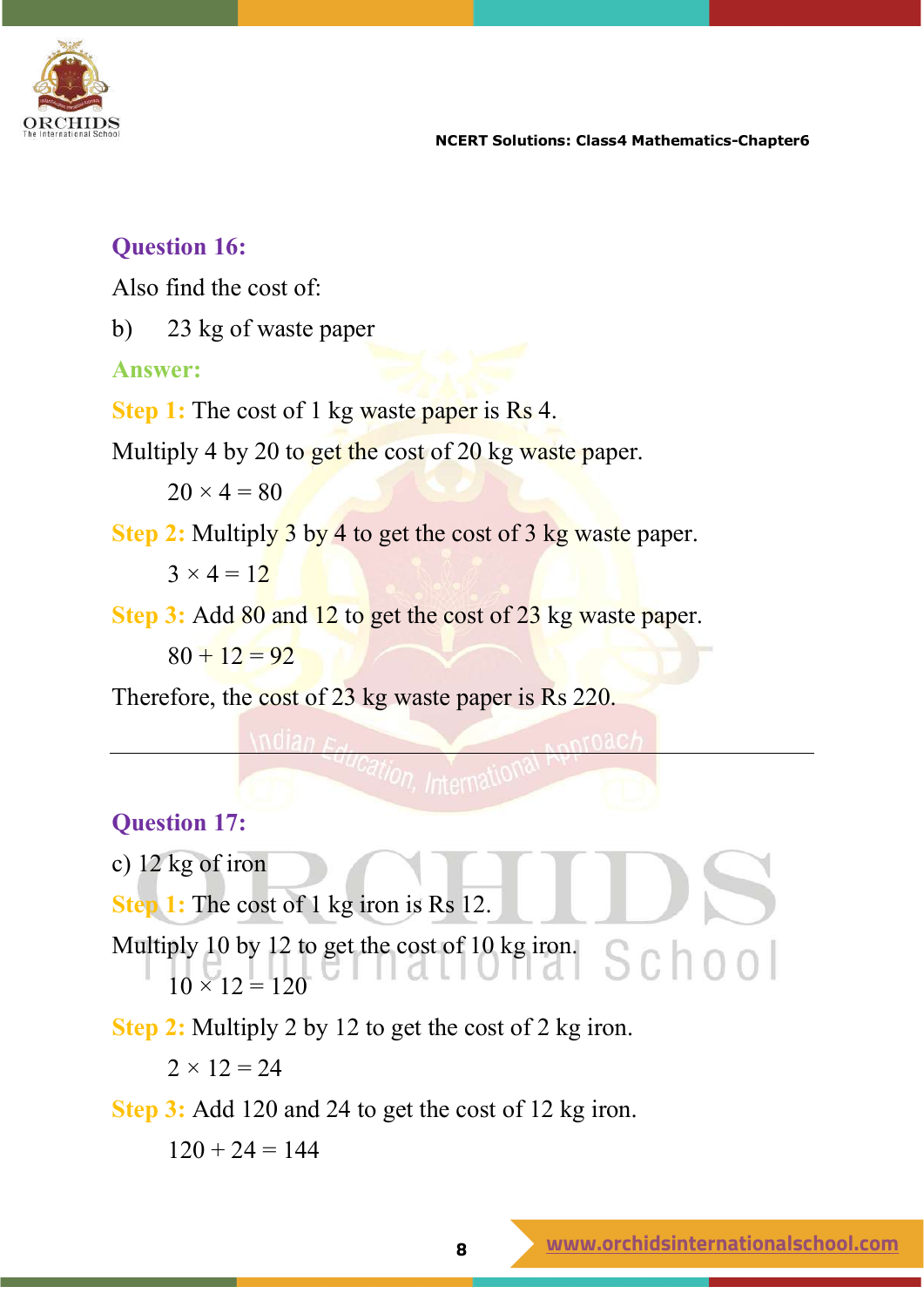

 **NCERT Solutions: Class4 Mathematics-Chapter6** Therefore, the cost of 12 kg iron is Rs 220.

### **Question 18:**

Guess the total money Kiran will pay to the junk collectors. Will it be -More than 600?

-Less than 600?

### **Answer:**

Amount she pays for 42 kg newspaper is Rs 210.

Amount she pays for 22 kg plastic is Rs 220.

Amount she pays for 23 kg waste paper is Rs 92.

Amount she pays for 12 kg iron is Rs 144.

Add 210, 220, 92, and 144 to get the total money she paid.

 $210 + 220 + 92 + 144 = 666$ .

Therefore, she pays more than 600.

### **Question 19:** Page 65

Kiran bought 1kg plastic for Rs 10, but sold 1 kg plastic for Rs 12. How much money does she earn on selling 1 kg plastic?

### Answer: e International

Kiran bought 1 kg plastic for Rs 10. She sold 1 kg plastic for Rs 12. Subtract 10 from 12 to get the amount she earned.

 $12 - 10 = 2$ 

Therefore, on selling 1 kg of plastic she earns Rs 2.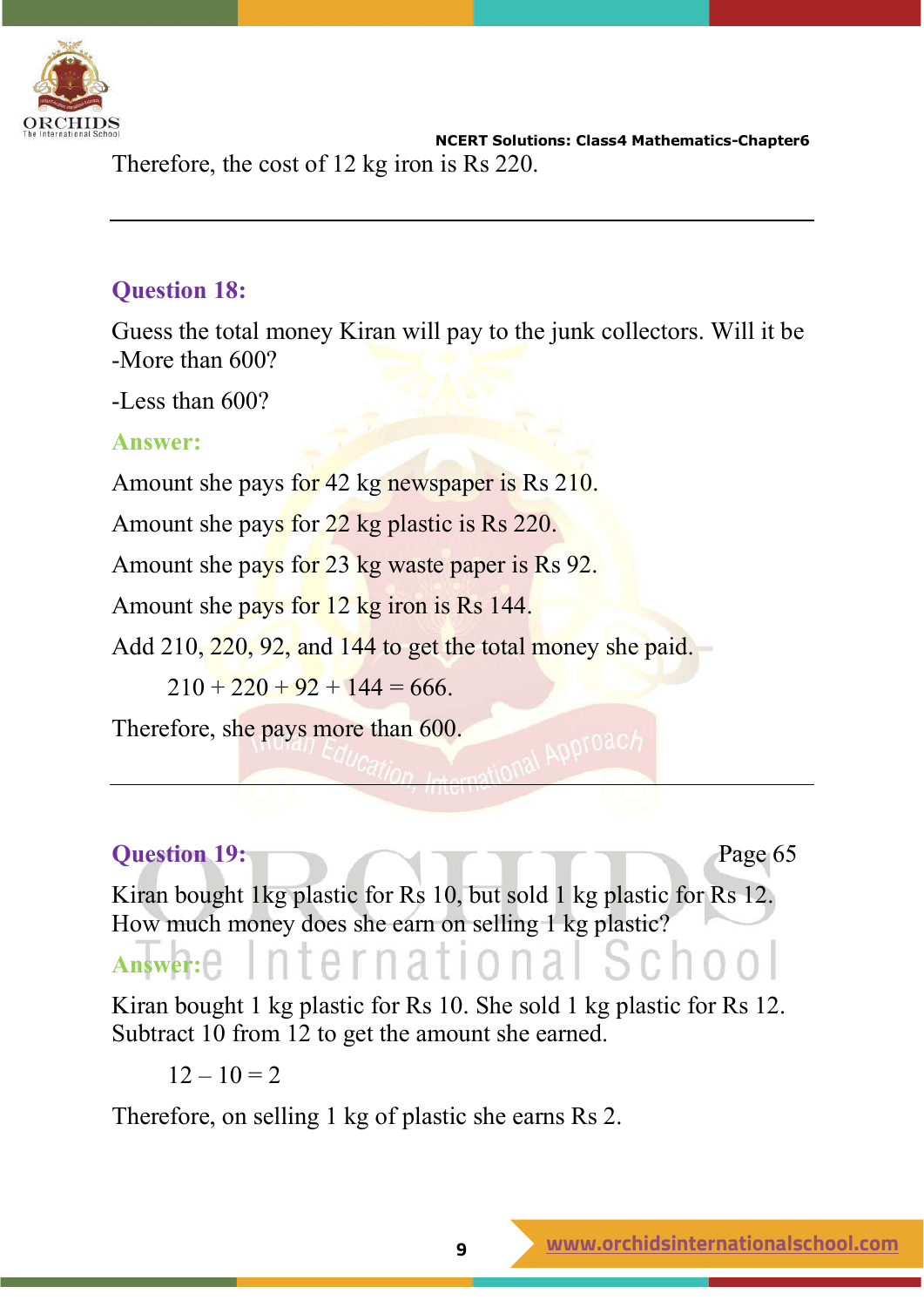

### **Question 20:**

So, how much money does she earn for 63 kg?

### **Answer:**

**Step 1:** She earns Rs 2 on selling 1 kg plastic. Therefore, she will earn  $63 \times 2$  on selling 63 kg plastic.

 $63 \times 2$  can be calculated as:

| 60                  | 3               |
|---------------------|-----------------|
| $2\times 60$<br>120 | $2\times3$<br>6 |

**Step 2:** Add 120 and 6.

 $120 + 6 = 126$ 

Therefore, she will earn Rs 126.

### **Question 21:** Page 66

Kiran sells 32 kg iron. How much money will Dinu pay for 32 kg iron?

### **Answer:**

**Step 1:** The amount Dinu pay for 1 kg iron is Rs 14. Therefore, the amount he will pay for 32 kg iron is Rs  $14 \times 32$ .

 $14 \times 32$  can be calculated as: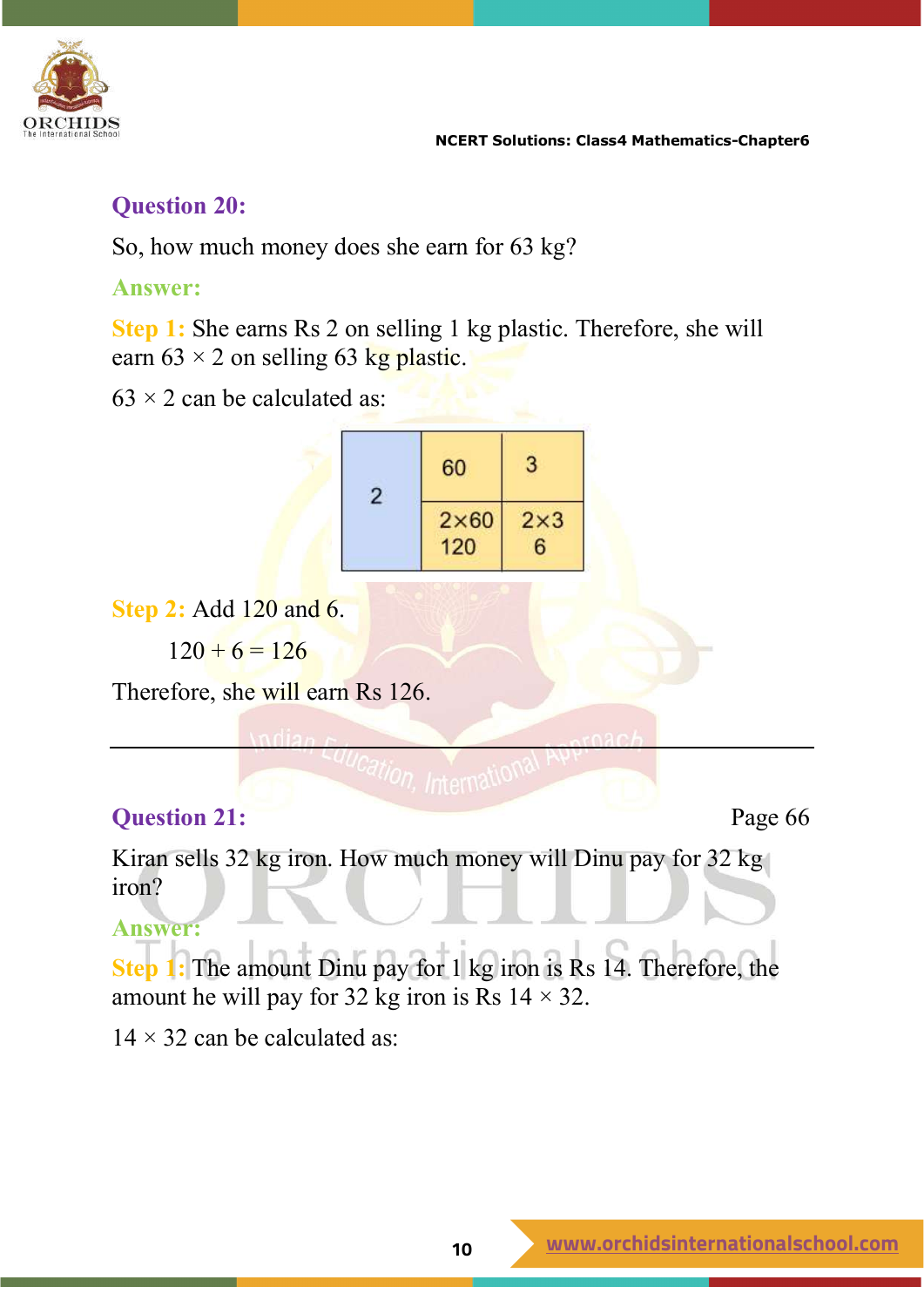

|                | 10                       |                 |
|----------------|--------------------------|-----------------|
| 30             | $30\times10$ 30×4<br>300 | 120             |
| $\overline{2}$ | $2\times 10$<br>20       | $2\times4$<br>8 |

**Step 2:** Add 300, 120, 20 and 8.

 $300 + 120 + 20 + 8 = 448$ 

Thus, Dinu paid Rs 448.

### **Question 22:**

Kiran buys 1 kg iron for Rs 12, but sells it for Rs 14. How much does she earn when she sells 32 kg iron?

### **Answer:**

**Step 1:** Kiran buys 1 kg iron for Rs 12 and sells it for Rs 14.

Subtract 12 from 14 to get the amount she earned on selling 1 kg iron.

 $14 - 12 = 2$ 

**Step 2:** She earned Rs 2 on selling 1 kg iron. Therefore, she will earn Rs  $2 \times 32$  on selling 32 kg iron.

 $2 \times 32$  can be calculated as:

he Inte

| 30                                               | 2          |
|--------------------------------------------------|------------|
| $\begin{array}{c} 30 \times 2 \\ 60 \end{array}$ | $2\times2$ |

**Step 3:** Add 60 and 4.

 $60 + 4 = 64$ 

School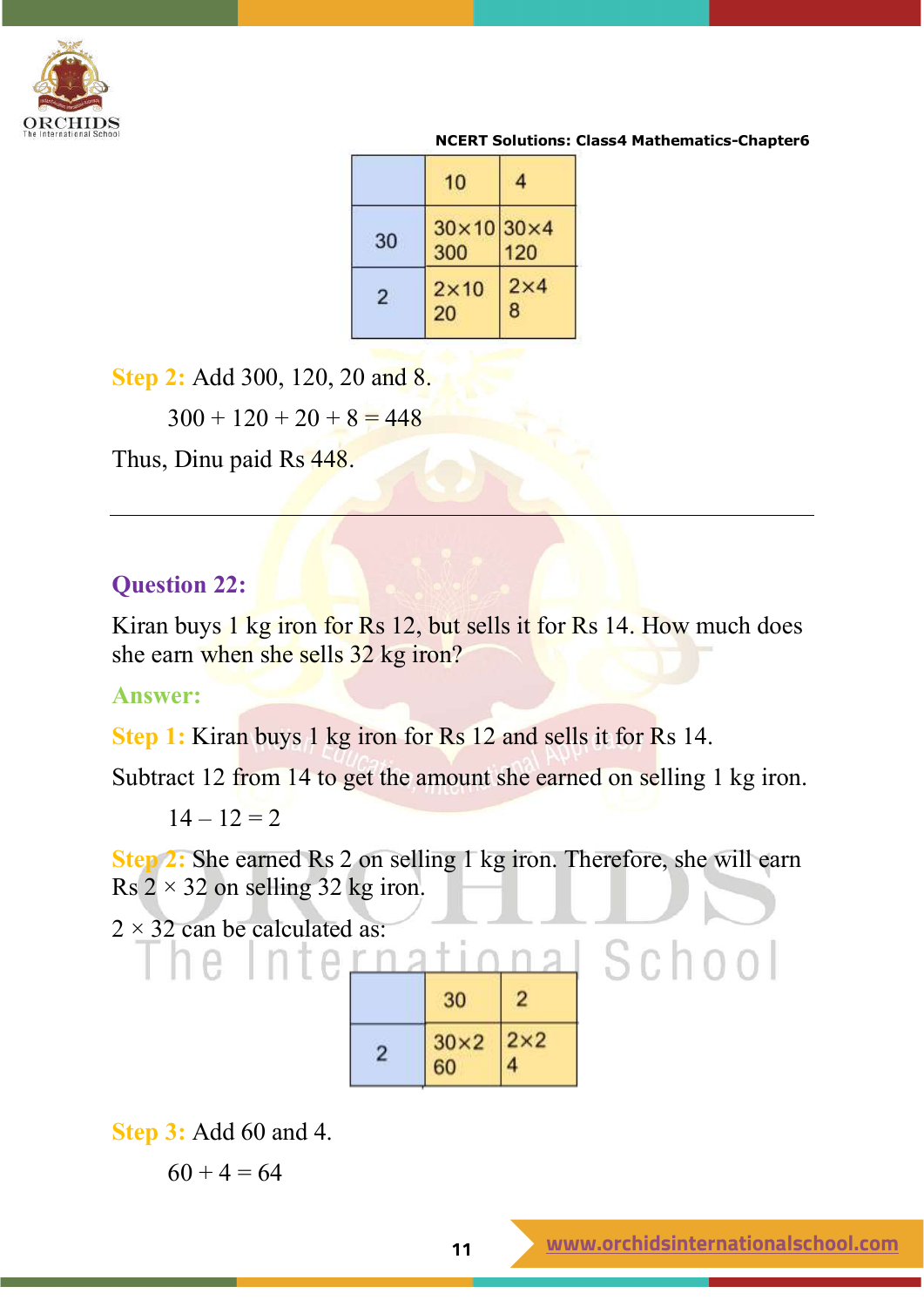

Therefore, she will earn Rs 64.

### **Question 23:**

I bought 1 kg newspaper for Rs 5, but sold it for Rs 6. How much do I earn by selling 152 kg of newspaper?

### **Answer:**

**Step 1:** Cost of 1 kg newspaper is Rs 5 and selling price of 1 kg newspaper is Rs 6.

Subtract 5 from 6 to get the amount she earned on selling 1 kg newspaper.

 $6 - 5 = 1$ 

**Step 2:** She earned Rs 1 on selling 1 kg newspaper. Multiply 1 by 152 to get the money she will earn on selling 152 kg of newspaper.

 $1 \times 152 = 152$ .

Therefore, she will earn Rs 152.

### **Question 24:**

How much money will Dinu pay for 4 kg brass?

### **Answer:**

**Step 1:** The cost of 1 kg brass is Rs 180. Therefore, the cost 4 kg of brass will be  $180 \times 4$ .

 $180 \times 4$  is calculated as: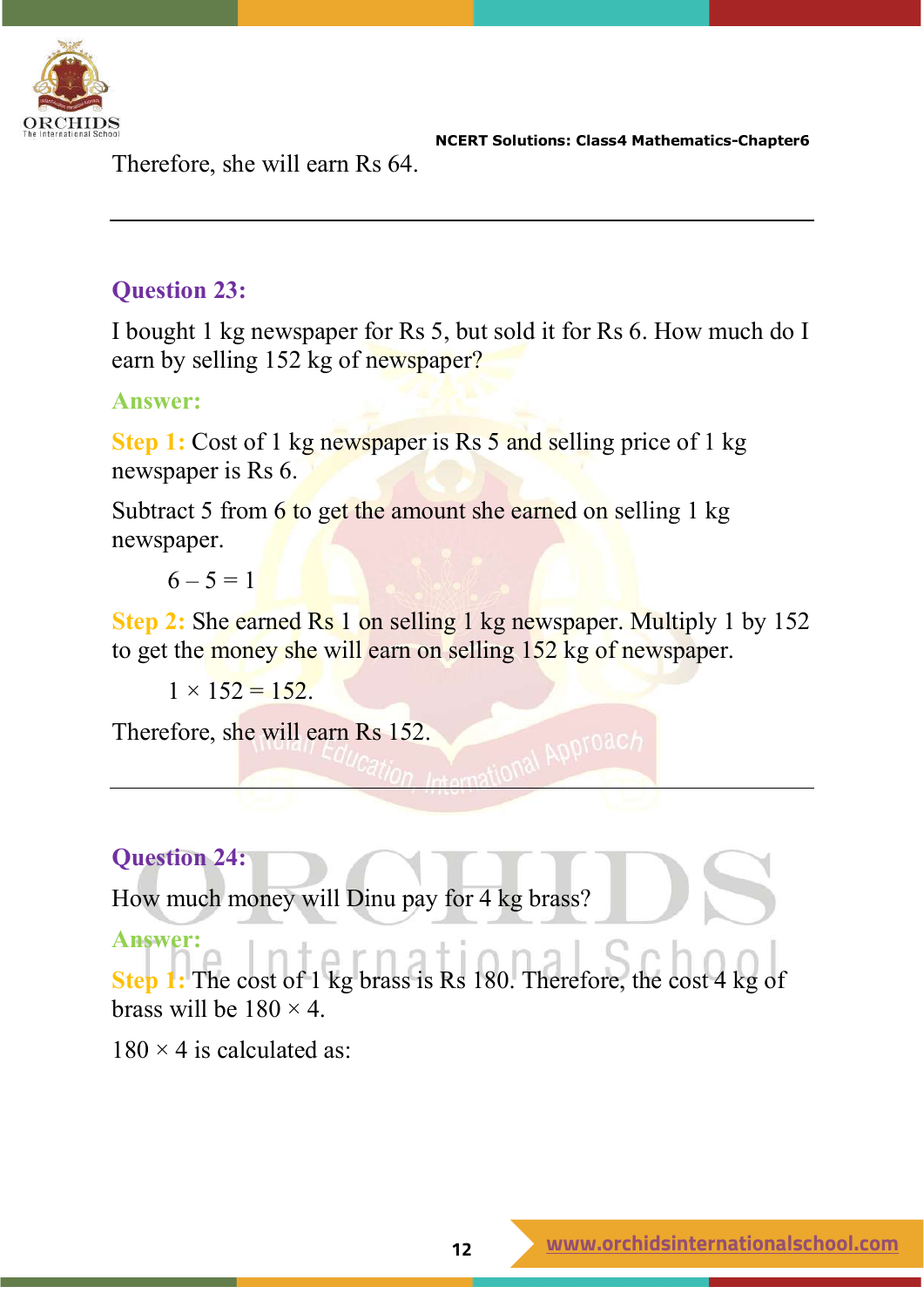

| 100                      | 80  |
|--------------------------|-----|
| $100\times4$ 80×4<br>400 | 320 |

**Step 2:** Add 400 and 320.

 $400 + 320 = 720$ 

Therefore, Dinu will pay Rs 720 for 4 kg brass.

### **Question 25:**

First guess the **answer** and then calculate:

a)  $37 \times 18$ 

### **Answer:**

**Step 1:** The guessed answer is  $40 \times 20 = 800$ .

 $37 \times 18$  is calculated as:

|        |    | 10                               |                    |        |
|--------|----|----------------------------------|--------------------|--------|
|        | 30 | $30\times10$ 30 $\times8$<br>300 | 240                |        |
| Ine In |    | $7 \times 10$<br>70              | $7 \times 8$<br>56 | School |

**Step 2:** Add 300, 240, 70, and 56.

 $300 + 240 + 70 + 56 = 666$ 

Therefore,  $37 \times 18 = 666$ .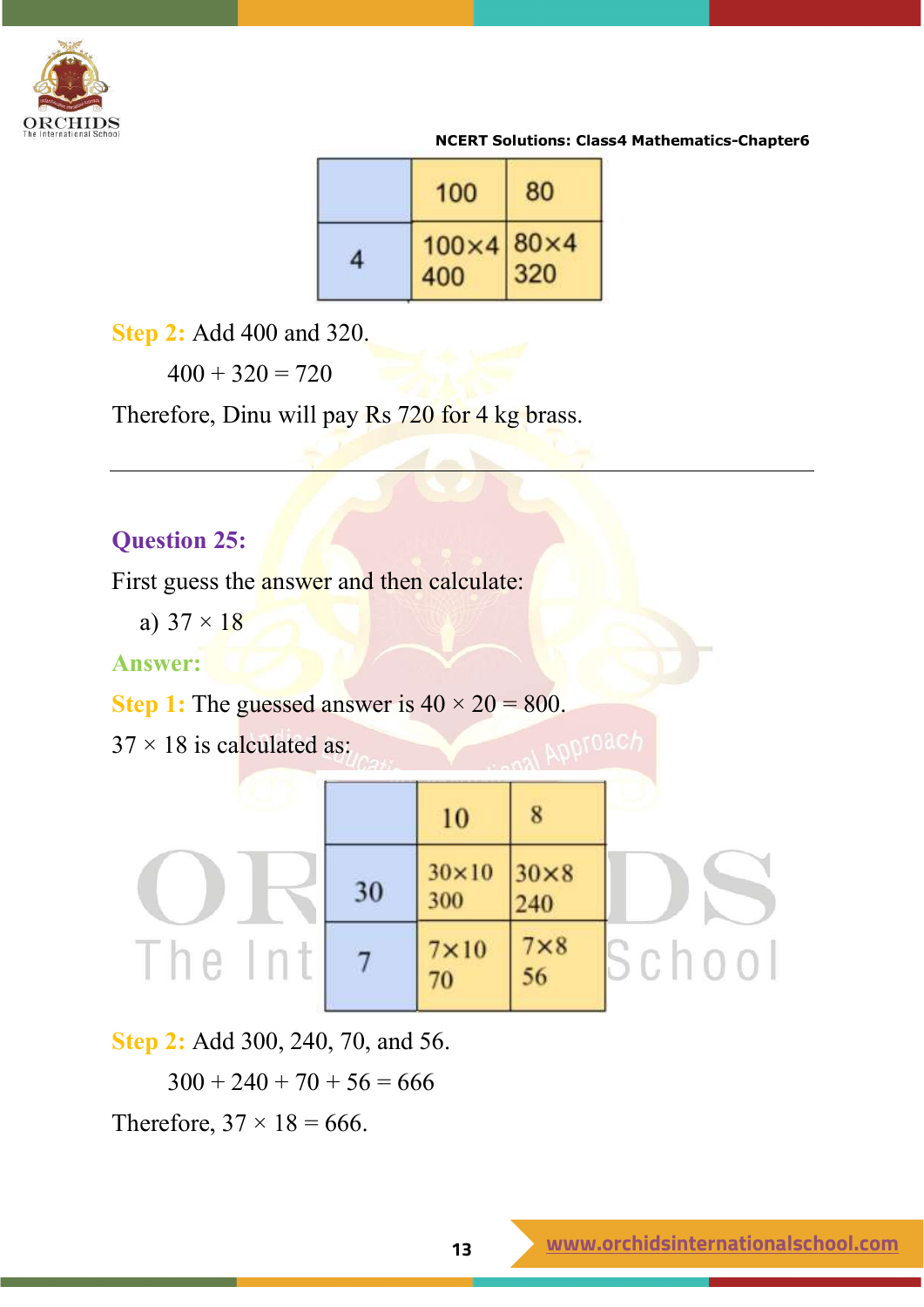

**Question 26:**

b)  $45 \times 24$ 

### **Answer:**

**Step 1:** The guessed answer is  $40 \times 25 = 1000$ .

 $45 \times 24$  is calculated as:

|    | 20                  |                    |
|----|---------------------|--------------------|
| 40 | $40\times20$<br>800 | $40\times4$<br>160 |
| 5  | $5\times20$<br>100  | $5\times4$<br>20   |

**Step 2:** Add 800, 160, 100, and 20.

 $800 + 160 + 100 + 20 = 1080$ 

Therefore,  $45 \times 24 = 1080$ .

### **Question 27:**

c)  $69 \times 52$ 

**Answer:**

**Step 1:** The guess answer is  $60 \times 50 = 3000$ .  $\begin{bmatrix} 1 & 1 \\ 0 & 0 \end{bmatrix}$ 

 $69 \times 52$  is calculated as: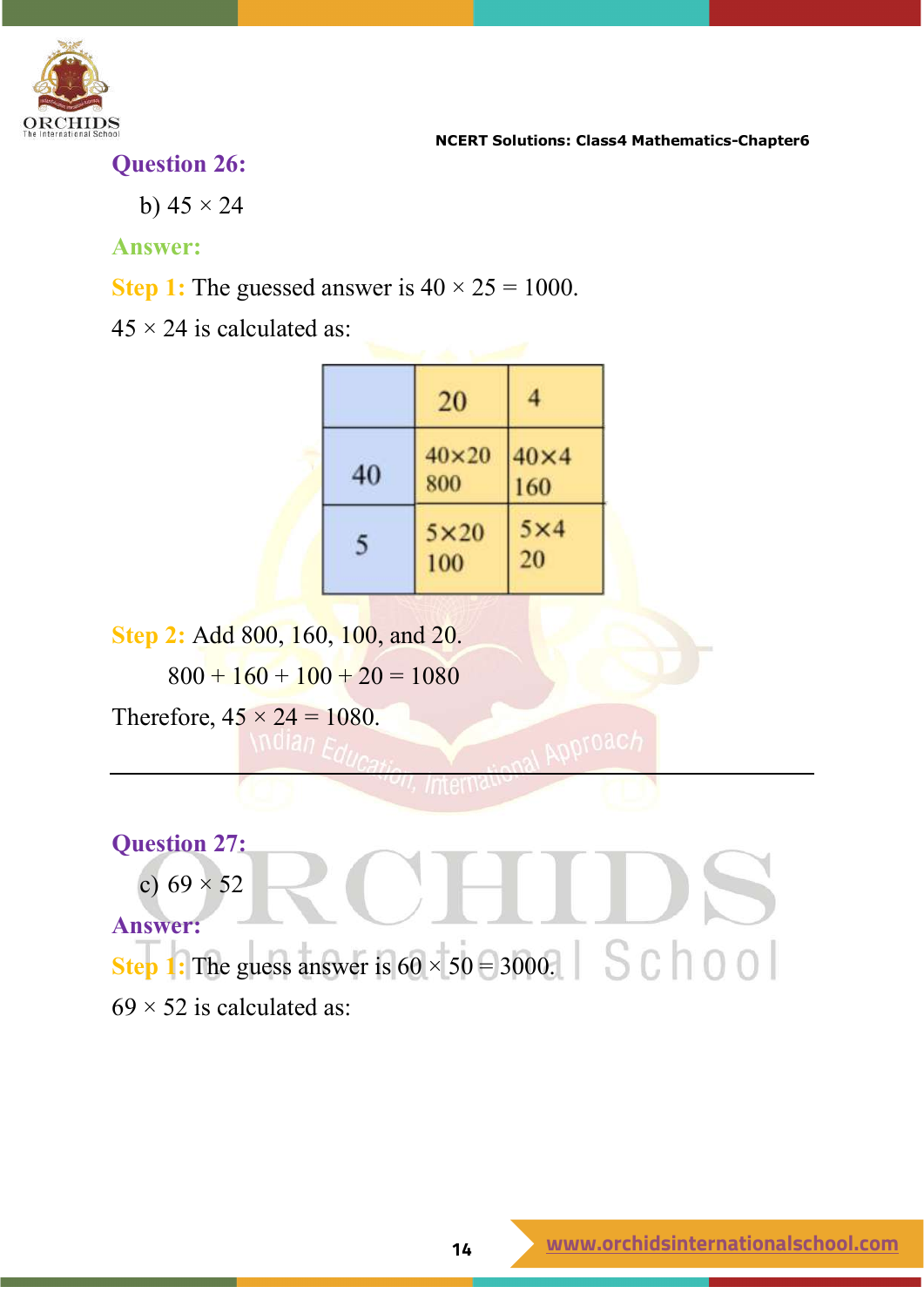

|    | 50                 | $\overline{\mathbf{2}}$ |
|----|--------------------|-------------------------|
| 60 | 60×50<br>3000      | $60\times2$<br>120      |
| 9  | $9\times50$<br>450 | $9\times2$<br>18        |

**Step 2:** Add 3000, 120, 450, and 18.

 $3000 + 120 + 450 + 18 = 3588$ 

Therefore,  $69 \times 52 = 3588$ .

### **Question 28:**

d)  $77 \times 55$ 

### **Answer:**

**Step 1:** The guessed answer is  $80 \times 50 = 4000$ .

 $77 \times 55$  is calculated as:

|    | 50                      |                    |  |
|----|-------------------------|--------------------|--|
| 70 | $70\times50$<br>3500    | $70\times5$<br>350 |  |
|    | $\frac{7\times50}{350}$ | $7\times 5$<br>35  |  |
|    |                         |                    |  |

**Step 2:** Add 3500, 350, 350 and 35.

 $3500 + 350 + 350 + 35 = 4235$ Therefore,  $77 \times 55 = 4235$ .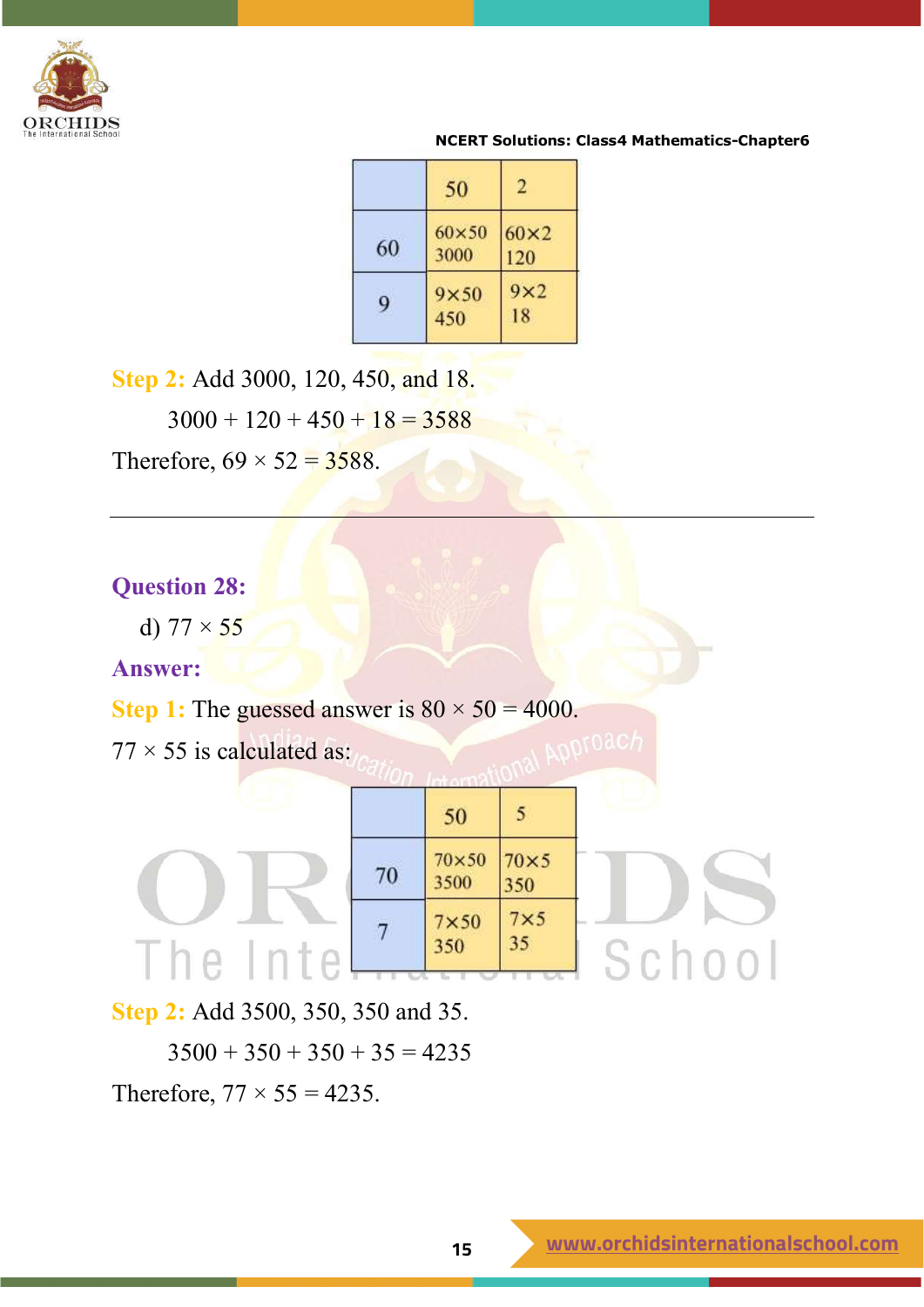

### **Question 29:**

e)  $142 \times 5$ 

### **Answer:**

**Step 1:** The guessed answer is  $140 \times 5 = 700$ .

 $142 \times 5$  is calculated as:

| 100           | 40          |             |
|---------------|-------------|-------------|
| $100\times 5$ | $40\times5$ | $2\times 5$ |
| 500           | 200         | 10          |

**Step 2:** Add 500, 200, and 10.

 $500 + 200 + 10 = 710$ 

Therefore,  $142 \times 5 = 710$ .

### **Question 30:**

f)  $382 \times 3$ 

**Answer:**



**Step 2:** Add 900, 240 and 6.

 $900 + 240 + 6 = 1146$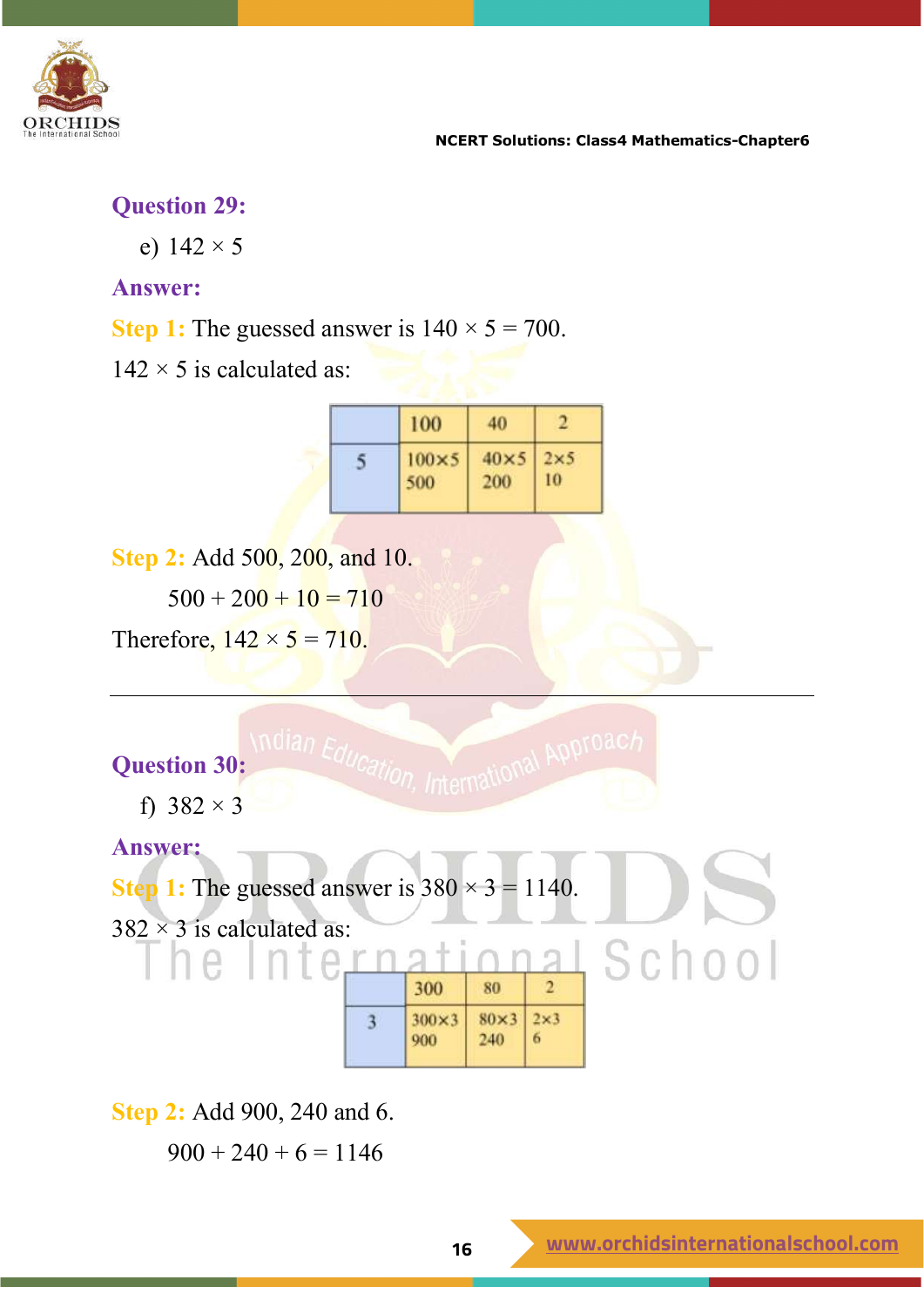

Therefore,  $382 \times 3 = 1146$ .

### **Question 31:**

g) 2 × 175

### **Answer:**

**Step 1:** The guessed answer is  $2 \times 180 = 360$ .

 $2 \times 175$  is calculated as:

| 100                 | 70                 |    |
|---------------------|--------------------|----|
| $100\times2$<br>200 | $70\times2$<br>140 | 10 |

**Step 2:** Add 200, 140, and 10.

 $200 + 140 + 10 = 350$ 

Therefore,  $2 \times 175 = 350$ .

### **Question 32:**

h)  $4 \times 206$ 

**Answer:**

**Step 1:** The guessed answer is  $5 \times 200 = 1000$ . <br>S C  $\bigcap$  0 0

 $4 \times 206$  is calculated as:

| 200                         | 6 |
|-----------------------------|---|
| $200\times46\times4$<br>800 |   |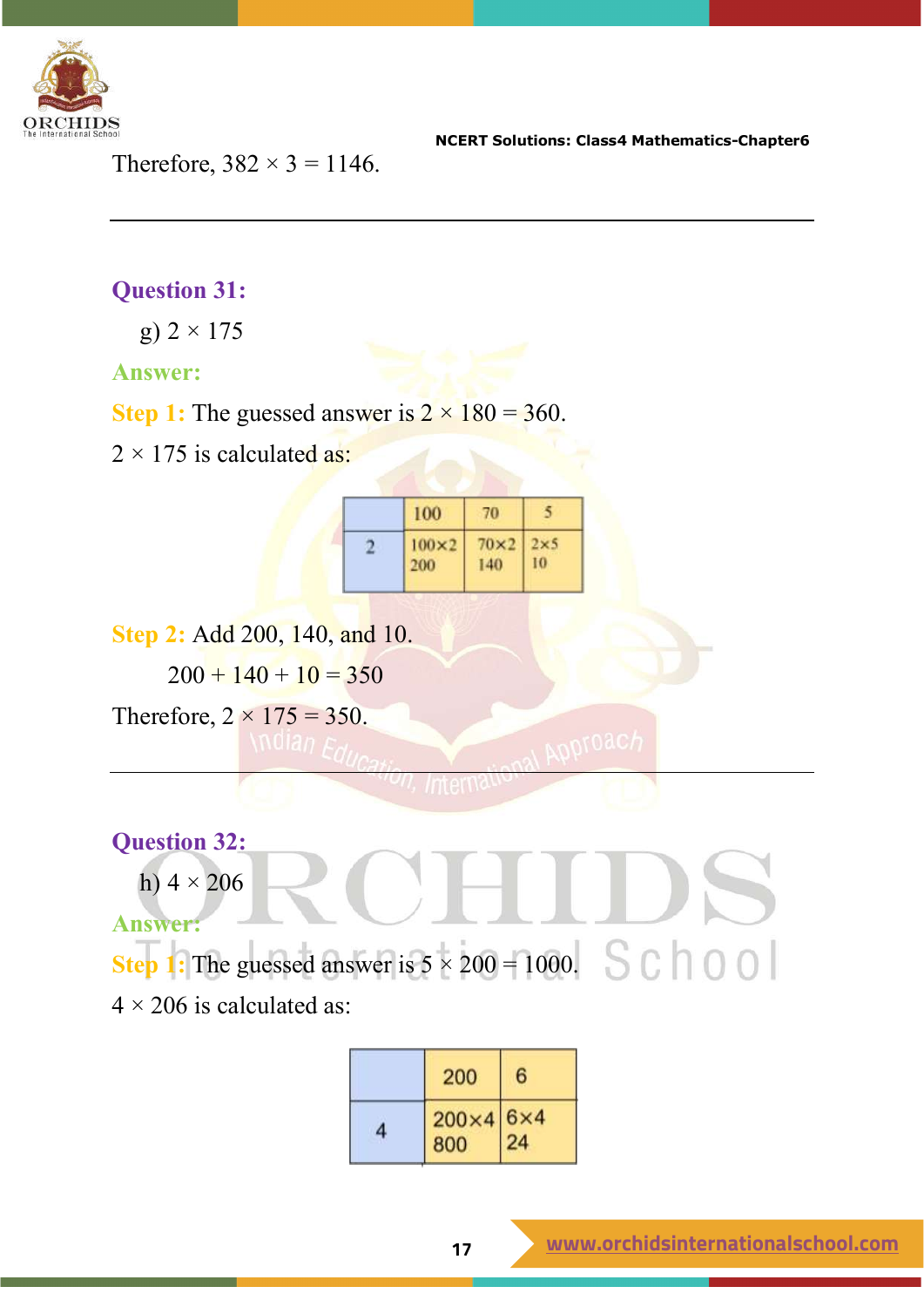

**Step 2:** Add 800 and 24.  $800 + 24 = 824$ Therefore,  $4 \times 206 = 824$ 

**Question 33:** Page 68

Later she paid Rs 919 to the junk collectors. When she sold the junk she got these notes and coins from Dinu.



Now you make a record in her diary. Find out how much she earned this time.

### **Answer:**

She received:

- $\bullet$  5 notes of Rs 100 = Rs 500  $\vert$  O n a  $\vert$  S c h o o  $\vert$
- 1 note of Rs  $50 = Rs$   $50$
- 9 notes of Rs  $20 =$  Rs  $180$
- 18 notes of Rs  $10 = \text{Rs } 180$
- 28 coins of Rs  $5 =$  Rs 140